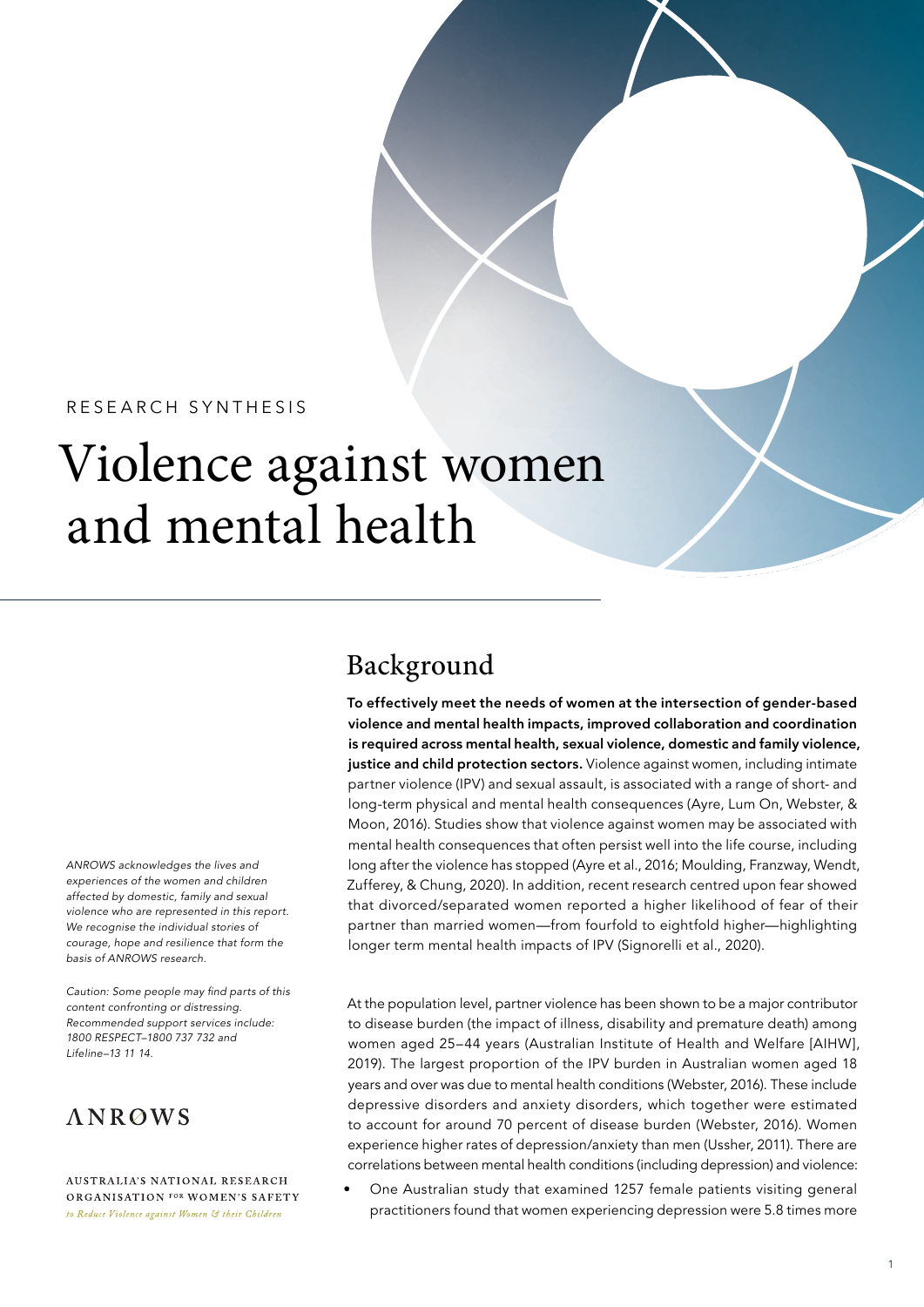likely to have experienced physical, emotional or sexual violence than women who were not depressed (Hegarty, Gunn, Chondros, & Small, 2004).

• Another study of 658 Australian women who had a self-reported history of IPV found that just over half of the women (52%) reported receiving a diagnosis of mental illness. Of the women, 43 percent were diagnosed during a period when IPV was being perpetrated, and 44 percent were diagnosed after leaving the relationship. Only 13 percent of the women reported having a diagnosis of mental illness prior to the IPV occurring (Moulding et al., 2020).

For women aged 15 years and over, anxiety disorders made the largest contribution to the disease burden due to child abuse and neglect (39%), followed by suicide and self-inflicted injuries (34%) and depressive disorders (27%) (AIHW, 2019).

There are gendered differences between the violence experienced by women and the violence experienced by men. Violence against women is more likely to involve abusive and controlling behaviours designed to intimidate, belittle and control the victim (Webster et al., 2018). Violence against women is more likely to be repeated, with a majority of women reporting IPV also experiencing repeated violence (Webster et al., 2018). Women who have experienced one type of gendered violence often experience other types of gendered violence in their lifetime. In Australia, one quarter of women subjected to gendered violence report at least three different forms of interpersonal victimisation in their lifetime, including child sexual abuse, domestic violence, sexual assault and stalking (Cox, 2016; Rees et al., 2011). While it is difficult to get an accurate figure on the number of children in Australia who have experienced child abuse, approximately 2.5 million Australian adults (13%) report having experienced abuse during their childhood (ABS, 2019). Women who experienced childhood abuse were nearly three times more likely to experience partner violence than those who had not been abused as children (ABS, 2017).

Exposure to multiple, repeated forms of interpersonal victimisation, along with the resulting traumatic health problems and psychosocial challenges, is called complex trauma (Salter et al., 2020). ANROWS research shows that women with experiences of complex trauma are a significant but overlooked group of victims and survivors of gender-based violence in Australia (Salter et al., 2020). This cohort of women have interlinked health and safety needs. Poor health and unmet need can increase the risk of further victimisation, and ongoing victimisation can compound trauma-related mental illness (Salter, 2017).

### Purpose

This paper provides a synthesis of evidence on violence against women and mental health, examining the way that mental health intersects with trauma, complex trauma, disability, coercive control, access to justice and parenting. This paper is not intended to be a comprehensive literature review—it focuses on existing ANROWS research and other research, while also drawing on recent grey literature for further supporting evidence.

### Audience

This synthesis is designed for policymakers and practitioners engaging with women affected by violence, including domestic violence and sexual violence, who are also experiencing mental health impacts; and/ or who are developing policy and practice frameworks responsive to violence against women and mental health.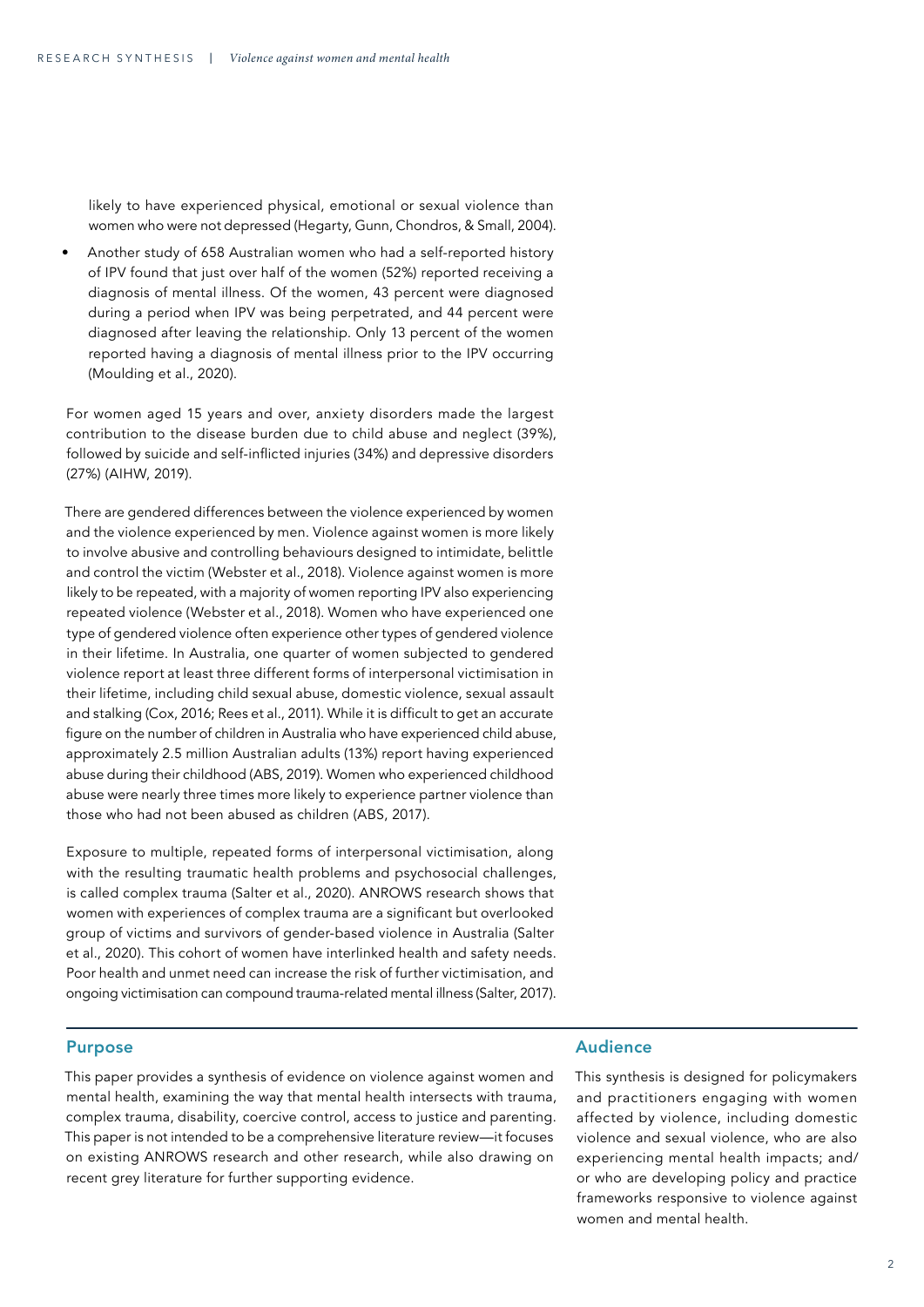## FAST FACTS





The largest proportion of the intimate partner violence burden in Australian women aged 18 years and over was due to mental health conditions, including depressive disorders and anxiety disorders, which together were estimated to account for around 70 percent of disease burden (Webster, 2016).

In a study of 654 women, almost three quarters (70%) indicated good psychological wellbeing before IPV, 90 percent reported poor psychological wellbeing during violence, and 65 percent reported poor psychological wellbeing afterward. Of the women reporting poor mental health after IPV, 16 percent continued to struggle five or more years later (Moulding et al., 2020).



Raising mental health in Family Court matters is gendered, with it given as the "reason limiting child contact with mothers in 30 percent of such cases, but only in 2 percent of cases limiting fathers" (McInnes, 2013 as cited in Death, Ferguson, & Burgess, 2019, p. 7).

## KEY ISSUES

### Summary

- For women experiencing violence, mental health problems can overlap with trauma, complex trauma and disability, making simple diagnoses and treatment difficult.
- Mental ill health can be a compounding factor, a barrier, an outcome and a tool used by perpetrators of violence against women.
- Access to justice can be impacted at the intersection of mental health and violence against women, because the criminal justice system is not designed to accommodate trauma.
- Women with mental health concerns who have been subjected to gender-

based violence can be harmed by institutions tasked with helping them.

- The co-occurrence of violence against women and mental health concerns can have parenting impacts, damaging the mother–child relationship and impacting the child's mental health.
- The complexity of the intersection of violence against women and mental health often requires collaboration between mental health, sexual violence, domestic and family violence and other sectors to provide effective care.

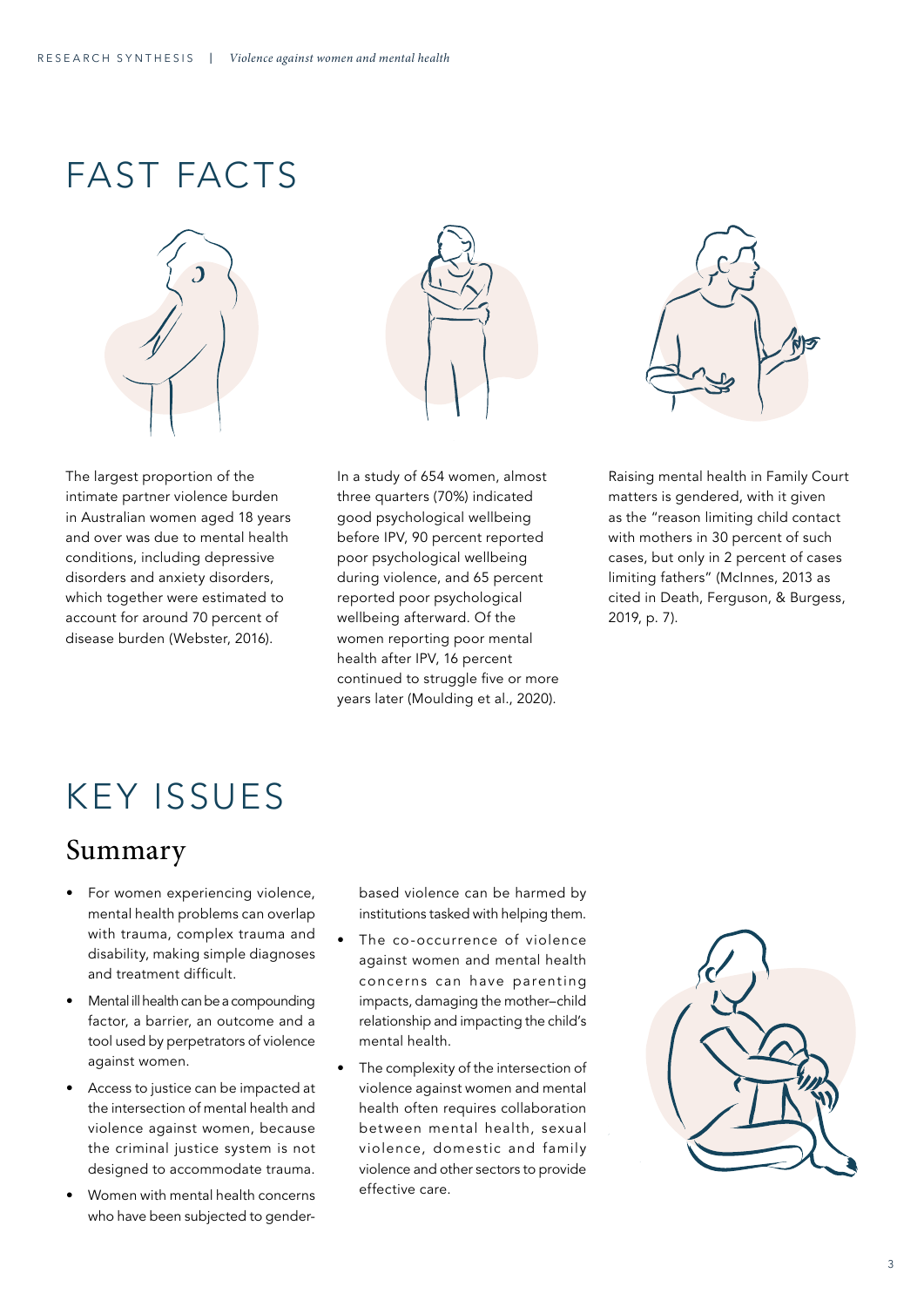# KEY ISSUES

### Mental health overlaps with trauma, complex trauma and disability

For women experiencing violence, mental health problems can overlap with trauma, complex trauma and disability, making simple diagnoses and treatment difficult. Research shows that women who are receiving mental health services for depression, anxiety and post-traumatic stress disorder (PTSD) are at higher risk of experiencing adult lifetime partner violence when compared to women who do not have these disorders (Trevillion et al., 2014). This research highlights that alongside diagnosing and treating psychiatric symptoms, mental health professionals should also explore underlying causes for mental illness, including violence (Trevillion et al., 2014). A failure to identify the psychosocial impact of abuse (emotional abuse) may result in the internalisation of distress, reinforce feelings of self-blame, prolong the person's contact with mental health services and increase their potential to remain in abusive relationships (Trevillion et al., 2014). There is a need for women with experiences of gender-based violence, including child sexual assault, to make sense of their past and present experiences, which underpin their mental and social difficulties (Warner, 2009). From a practice perspective, failing to identify the psychosocial impact of abuse can lead to treatment resistance; therapeutic nihilism; ongoing victimisation from abusers as well as therapy providers; adoption of the "sick role"; increased feelings of hopelessness, helplessness and guilt; increased use of medication, and the use of multiple medications; decreased functionality; increased unemployment; and social and financial stressors.

Research highlights the ways that trauma, disability and mental health concerns can intersect and add complexity to both appropriate diagnosis and treatment. This complexity points to the need to take a broader view that encompasses experiences and environments that might be contributing to the behaviours the person is exhibiting, and have led to particular mental health diagnoses (Campbell, Richter, Howard, & Cockburn, 2020). Diagnosis becomes particularly important when it is attached to accessing funds, including Medicare and the National Disability Insurance Scheme (NDIS); it may make the difference between women being able to access appropriate specialist trauma treatment versus experiencing trauma as a permanent disability (Salter et al., 2020).

Women with experiences of violence and resulting trauma may resist established medical models of mental illness. As one study participant explained:

[My therapist] talks about mental illness, and I say to him all the time, "Don't ever use that." And he goes, "Why? It's what it is." And I said, "No, it's not." I said, "When you use the word illness, you're saying that I'm sick. I'm not sick. I have a set of symptoms as a result of what was done to me. I'm not sick." (Quoted in Salter et al., 2020, p. 55)

This rejection of a mental health framing of the impacts of violence against women is also highlighted in Webster (2016), with a study participant pointing out:

As time went by, he became very controlling. He wanted to know where I had been, who with … he would listen to my phone calls, and read my  $\epsilon$ 

**This research highlights that alongside diagnosing and treating psychiatric symptoms, mental health professionals should also explore underlying causes for mental illness, including violence** 

(Trevillion et al., 2014).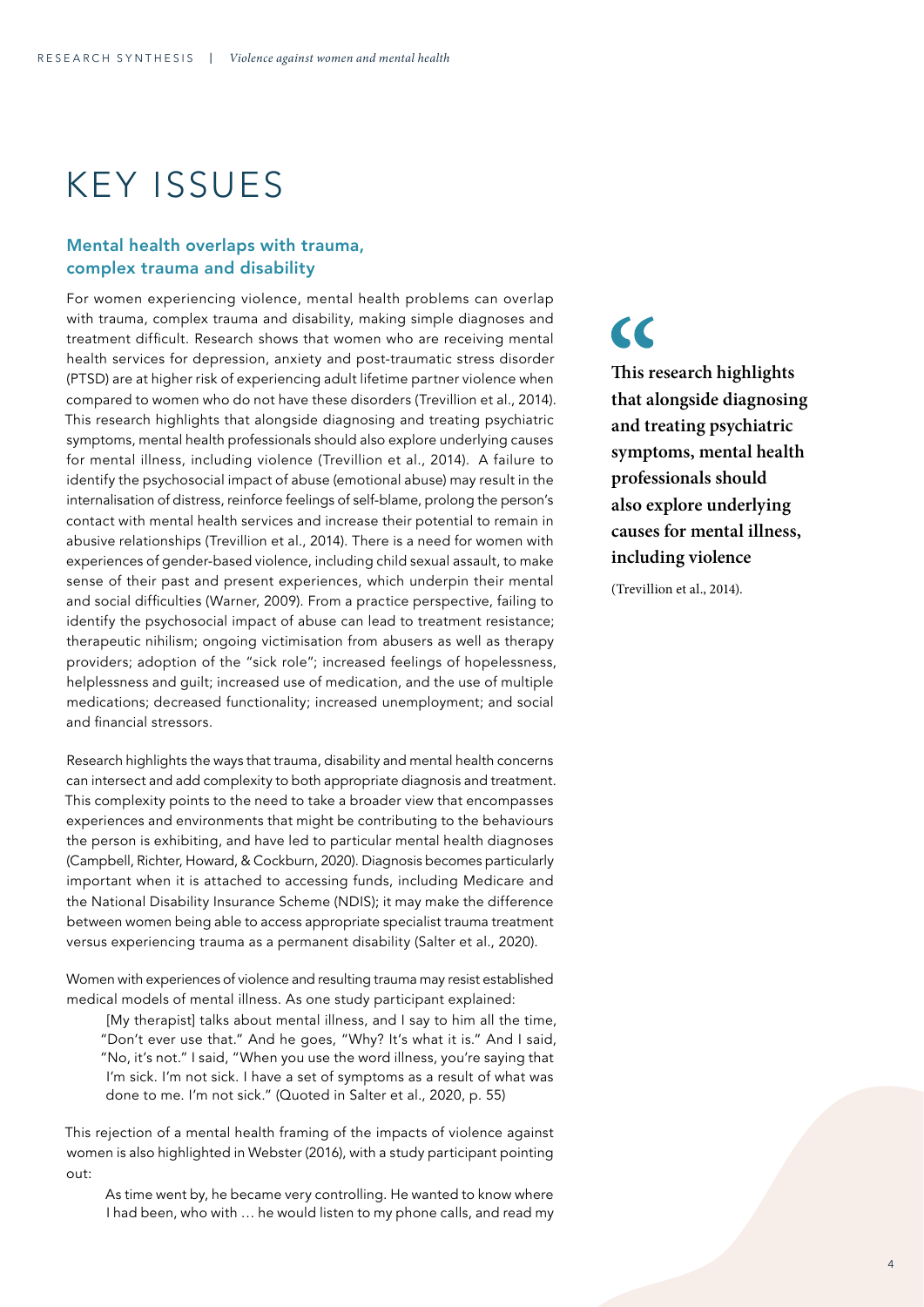diary. Later, he hit me for the first time. I was so scared. I was shaking and couldn't believe it was happening to me. Hitting me became part of my life … I became so depressed. I didn't think life was worth living. I went to the doctor and he said I had a depressive disorder. I hated the word "disorder". It made me feel that I was going mad or was already crazy. (Quoted in Webster, 2016, p. 20)

While medical models can provide language to articulate experiences and impacts of trauma, women may also view them as pathologising and individualising (as deficit) reasonable responses to overwhelming situations (Salter et al., 2020).

Women can also have an ambivalent relationship toward mental health labels because they sit within widespread stigmatisation of distressed women as "hysterical", malingering or simply "mad", and dismiss their legitimate concerns by positioning them within a medical model (Ussher, 2011). This leaves women with experiences of violence and poor mental health as vulnerable to stigma and re-victimisation (Salter et al., 2020). As one study participant, who was (mis) diagnosed with borderline personality disorder, explains: "The connotations with being [labelled] manipulative and a liar are really re-traumatising" (quoted in Salter et al., 2020, p. 56). Stigmatising misdiagnoses, through the collection and sharing of medical histories, can also follow the woman around for a considerable period of time (Salter et al., 2020) and impact them in areas like equitable access to justice. Medical diagnoses often fail to highlight women's agency and resilience in coping with violence, which can be a big part of recovering from debilitating trauma (Salter et al., 2020; Ussher et al., 2020). The medicalisation of women's trauma can also lead to an overreliance on a pharmacological rationale for treatment (Ussher, 2010).

There is emerging evidence that trauma contributes to observable differences in brain function. Developmental trauma, for example from adverse childhood experiences, can cause impairment in a similar way to cognitive disability from chemical trauma, like foetal alcohol spectrum disorder (FASD), or physical trauma, like a traumatic brain injury (Campbell et al., 2020). A single issue service system that doesn't understand this connection, or recognise the impact of trauma, can fail women with experiences of complex trauma (Salter et al., 2020). Women with complex trauma who do not have access to appropriate trauma-informed mental health services and assessment often experience negative life impacts (Bevis, Atkinson, McCarthy, & Sweet, 2020).

The research *Kungas' trauma experiences and effects on behaviour in Central Australia* (Bevis et al., 2020) is centred upon the life experiences of Aboriginal women who were incarcerated for alleged violent offences in Central Australia. It found that almost all of the women in the study had endured violence by an intimate partner prior to entering prison, and had experiences consistent with a diagnosis of complex trauma (Bevis et al., 2020). By exploring the life events that led to their incarceration, the research demonstrates the critical need for services that can effectively respond to the trauma of women's lives and prevent future incarceration (Bevis et al., 2020). It reflects the need for continuity of care at all levels (i.e. an integrated service system), including the coordination of care for women who have undiagnosed permanent disability and complex trauma (Bevis et al., 2020; Salter et al., 2020).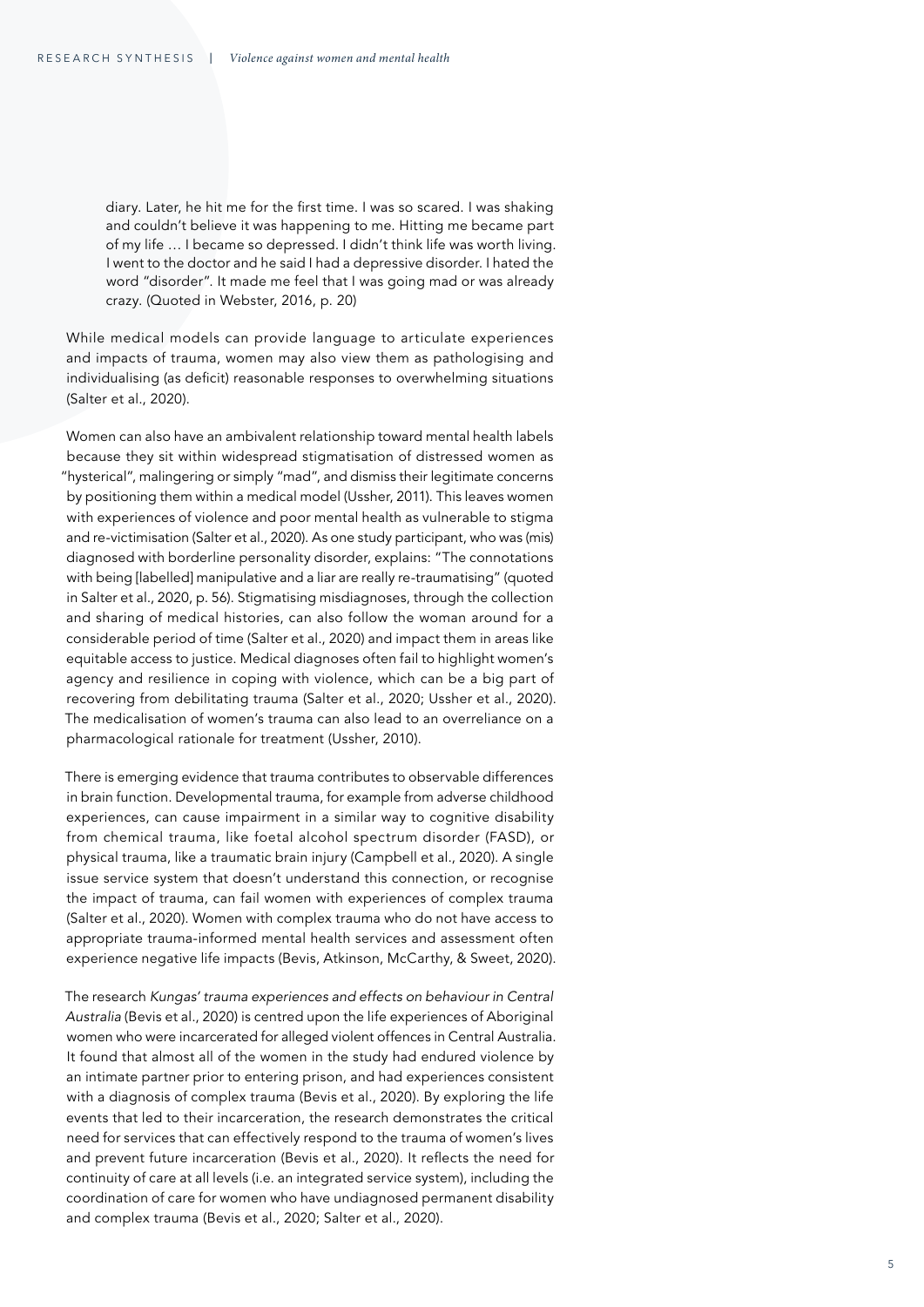### Mental health can be weaponised for coercive control

Mental ill health can be a compounding factor, a barrier, an outcome and a tool used by perpetrators of violence against women. Women experiencing mental health concerns do have associated vulnerabilities, including being among the groups least likely to be believed when reporting sexual assault (Kelly, 2010). This fact is not lost on perpetrators of violence, as one study participant explains:

I've got schizophrenia; he uses that against me a lot . . . the people I did talk to about it, they wouldn't believe me because then when they would go speak to him about it he'd be like no, she's just had another episode or—so that's, it was always then put back onto me and my fault. (Quoted in Day, Casey, Gerace, Oster, & O'Kane, 2018, p. 55)

However, to treat mental health as a "risk factor" of violence against women ignores the complexity of the issue.

The research highlights the way that coercive control is uniquely tailored to the victim/survivor, and incorporates tactics that are developed by the aggressor over time through trial and error (Tarrant, Tolmie, & Giudice, 2019). Mental health can be weaponised by abusers using tactics that include gaslighting through using constantly shifting goalposts:

Since the abuser's goal is domination, not achieving a particular end (such as a clean house), rules are continually being revised or reinterpreted, making it impossible for victims to satisfy their partner, leaving them in a state of chronic anxiety. (Stark as cited in Tarrant et al., 2019, p. 26)

The mental health impact of gaslighting on women experiencing violence is considerable. The effect of being heard can be seen in the way that interventions like partner contact in men's behaviour change programs (MBCPs) can result in improved mental health impacts for women, feelings of validation and increased self-confidence, even when the MBCP does not lead to change in the perpetrator's violent and controlling behaviour (Chung, Anderson, Green, & Vlais, 2020).

The evidence also emphasises the impact of intersectional inequity, meaning the larger the number and extent of inequities a particular victim/survivor experiences, the more scope a predominant aggressor has to control and coerce her, and the less likely she is to be able to access help and safety. Intersectional inequity also impacts the social and institutional responses that the victim/survivor will receive in response to her help-seeking (Tarrant et al., 2019). Women with histories of victimisation from multiple abusers who may also be dealing with compromised mental health or physical or intellectual disability alongside other structural inequities can be more vulnerable to the perpetrator's coercive control (Tarrant et al., 2019). This can include women with immigration issues, women experiencing poverty, people who are sexuality or gender diverse, geographically isolated women, women experiencing racism and/or women with cultural values that support a male partner's right to use violence and discourage help-seeking. Tarrant and colleagues (2019) propose that a social entrapment framework be used,

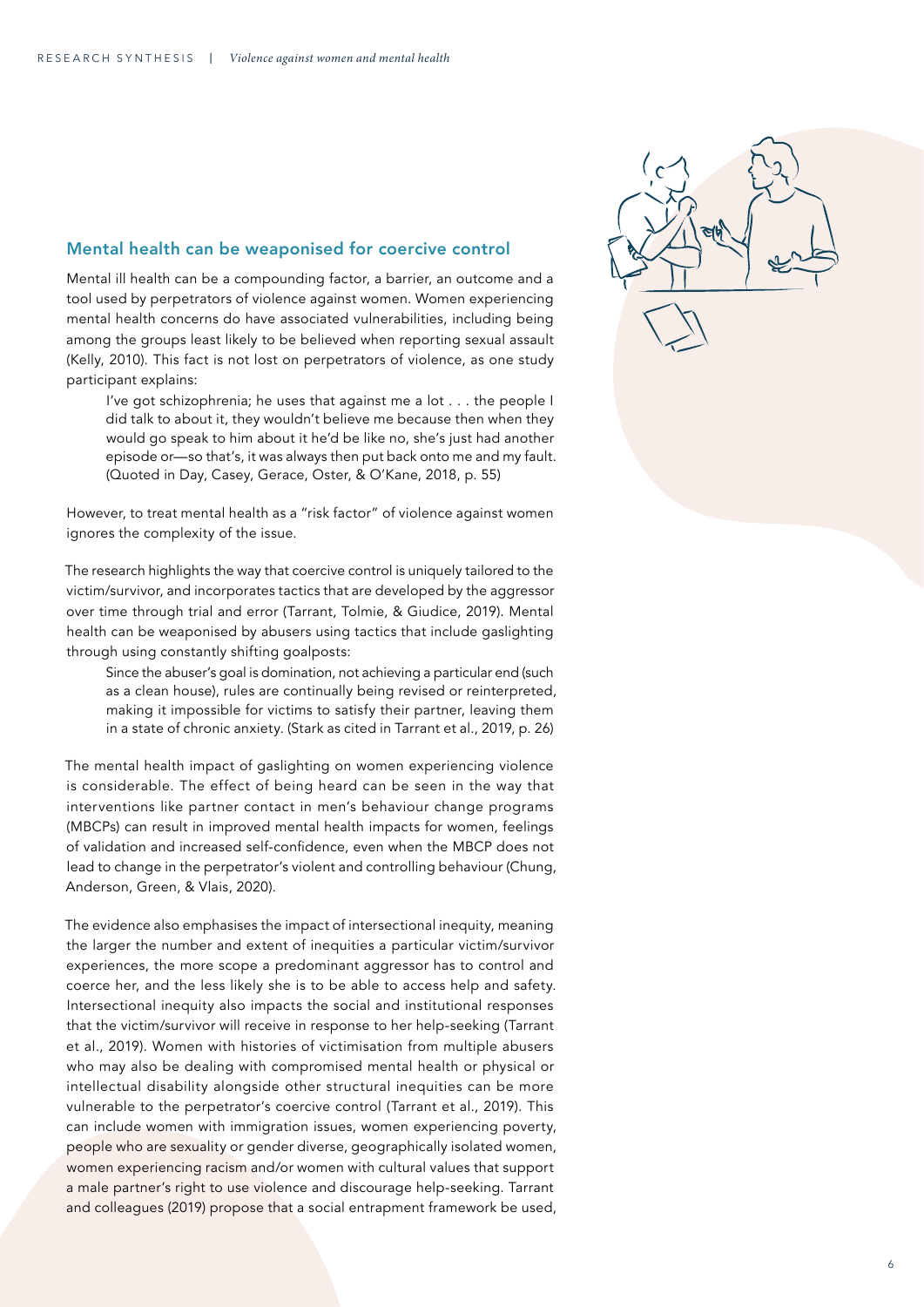particularly in court settings, to integrate different evidence of disadvantage to better understand the actions of a person experiencing coercive control. 1

### Mental health can act as a barrier to women with experiences of violence accessing justice

Access to justice can be impacted at the intersection of mental health and violence against women, because the criminal justice system is not designed to accommodate trauma. Successful criminal justice outcomes for women with experiences of complex trauma are rare (Salter et al., 2020). While all of the women interviewed for the Salter et al. study had experienced extensive victimisation, no woman reported that the full extent of her victimisation had been prosecuted in the criminal justice system (Salter et al., 2020). The research shows that the system is not designed to accommodate people who have been affected by trauma (Dudley; Hohl & Stanko; Jordan; Mayor's Office for Policing and Crime as cited in Salter et al., 2020). This was highlighted in an interview with a sexual assault service manager, who explained:

I guess it's tricky because for someone with what you would think of as a complex post-traumatic stress presentation, they're not a "good witness", if I can use that term, because their presentation doesn't typically look like someone who's got it together and who's reliable, so that can be really tricky and may in fact impact on your ability to seek justice if that is what you're seeking. (Quoted in Salter et al., p. 102)

For trans women of colour from culturally and linguistically diverse (CALD) backgrounds the barriers to justice associated with mental illness are compounded by other forms of discrimination and stigma (Ussher et al., 2020). Trans women of colour who work as sex workers are less likely to report sexual violence to police when they work in a legislative framework that makes their work illegal or subject to complex licensing laws, or involves visa conditions that are difficult to understand or comply with (Ussher et al, 2020). Perpetrators of violence can be aware, and leverage, that women with intersecting marginalisation "are less likely to receive helpful responses from their community or those agencies that are charged with their protection" (Tarrant et al., 2019, p. 21). Perpetrators can exploit anxiety about working illegally, or in violation of visa conditions, to prevent women from reporting violence levelled against them.

Mental health can also be weaponised by perpetrators in Family Court matters and impact victim/survivor access to justice. Recent Australian research into family law cases shows that parental alienation, a phenomenon which has been widely discredited in a clinical sense, continues to be raised by fathers as a defence to child sexual abuse allegations (Death et al., 2019). Raising parental alienation is a gendered phenomenon, with "mothers primarily being constructed as manipulative, mentally unwell, suffering from delusions, and ultimately harming their children with the intent of punishing the other parent" (Death et al., 2019, p. 2). McInnes (2013) found that the family law system does<br>1 For a brief summary on the social entrapment framework proposed by Tarrant et al., see



ANROWS (2019).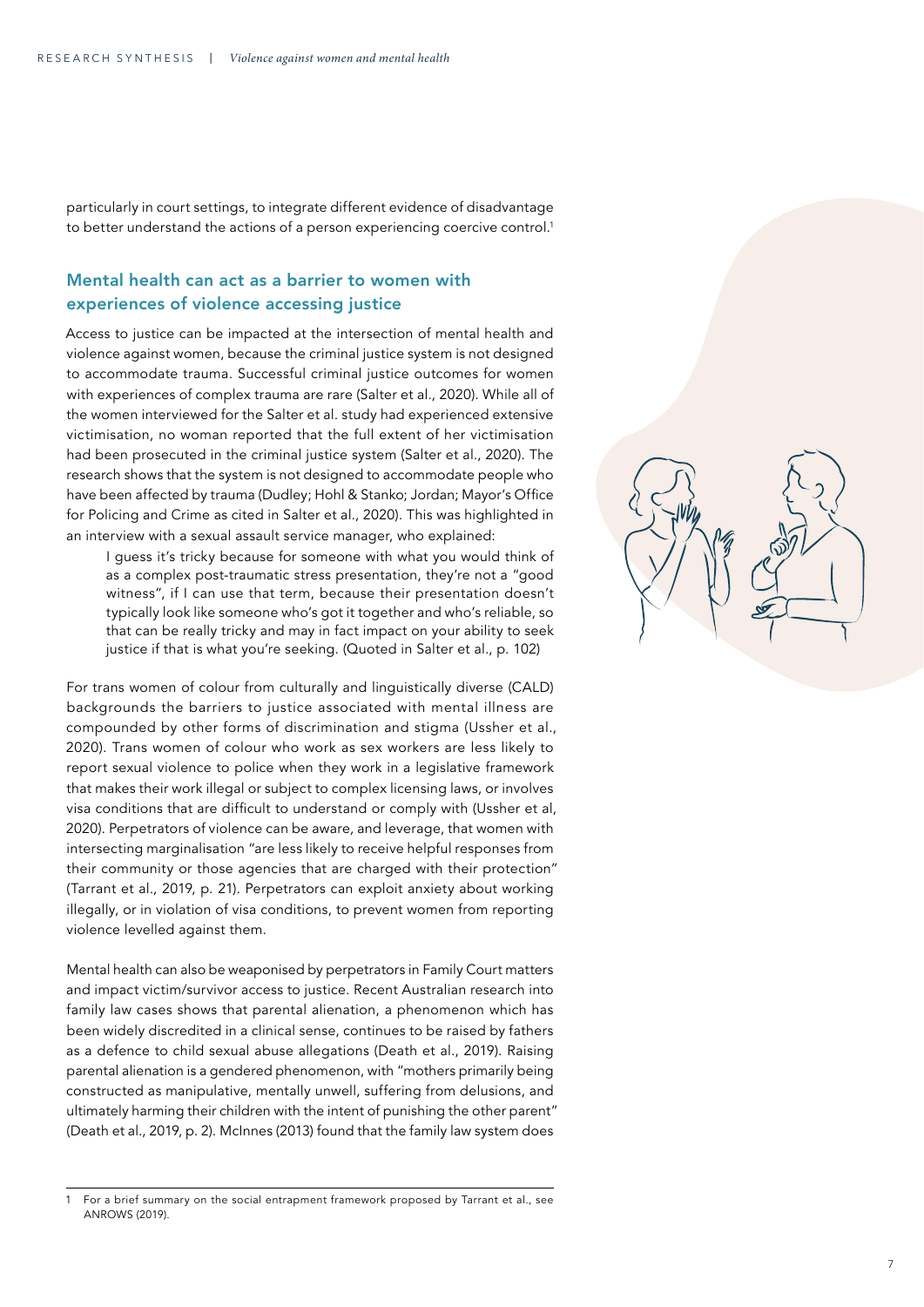not respond as well as it should to child sexual abuse, and sometimes accepts perpetrator-generated narratives of mental illness to explain allegations, rather than recognising potential abuse. Raising mental health in Family Court matters is also gendered: it was given as the "reason limiting child contact with mothers in 30% of such cases, but only in 2% of cases limiting fathers", which does not align with general mental health prevalence (McInnes, 2013) as cited in Death et al., 2019, p. 7).

Being in court can exacerbate poor mental health, and provide abusers with increased opportunity for systems abuse. This can include perpetrators of violence using civil law processes to cross-examine women as self-represented litigants (Kaspiew et al., 2017).<sup>2</sup> Forthcoming ANROWS research led by Dr Jane Wangmann highlights that women can also suffer poor mental health as a result of self-representation (ANROWS, 2020b). This can be re-traumatising, particularly when the women are drawn into the court system through vexatious complaints and forced to represent themselves because they are unable to afford or qualify for alternative representation.

### Avoiding re-traumatising women with experiences of violence and poor mental health

Women with mental health concerns who have been subjected to gender-based violence can be harmed by institutions tasked with helping them. Women with experiences of violence and mental health impacts can have fraught interactions with police that can re-traumatise them as well as impact their access to justice. Salter and colleagues (2020, p. 99) state:

Women in our study consistently complained that law enforcement could not identify, and did not understand, their traumatised presentations, and described being dismissed by them as mentally ill or "crazy".

When police were called for mental health issues, like self-harm or suicidality, sometimes their actions were re-traumatising for the women. This was highlighted in an interview with a study participant, who explained:

There was a cop each side, got me by the back. Handcuffed me. One was sitting on my tail bone, and I had another one like … his hand was on my hair, and I started screaming. I went into a flashback situation where I thought my father was on top of me. And they're saying, "Stop resisting, stop resisting …" and all this sort of shit. (Quoted in Salter et al., 2020, p. 100)

This research points to the benefits of police being trauma-informed and trained in de-escalation, treating women with experiences of violence as vulnerable people rather than criminals (Salter et al., 2020). Being further harmed by an institution that is meant to help can result in betrayal trauma for victims/ survivors, exacerbating the negative effects of trauma (Smith & Freyd, 2013 as cited in Salter et al., 2020). It can also result in the women being unlikely<br>
2 Amendments to the *Family Law Act 1975* (Cth) to provide protection to victims of family violence

who are cross-examined as part of family law proceedings came into effect on 10 September, 2019. See [http://www.familycourt.gov.au/wps/wcm/connect/fcoaweb/family-law-matters/](http://www.familycourt.gov.au/wps/wcm/connect/fcoaweb/family-law-matters/family-violence/fv-cross-exam/) [family-violence/fv-cross-exam/](http://www.familycourt.gov.au/wps/wcm/connect/fcoaweb/family-law-matters/family-violence/fv-cross-exam/)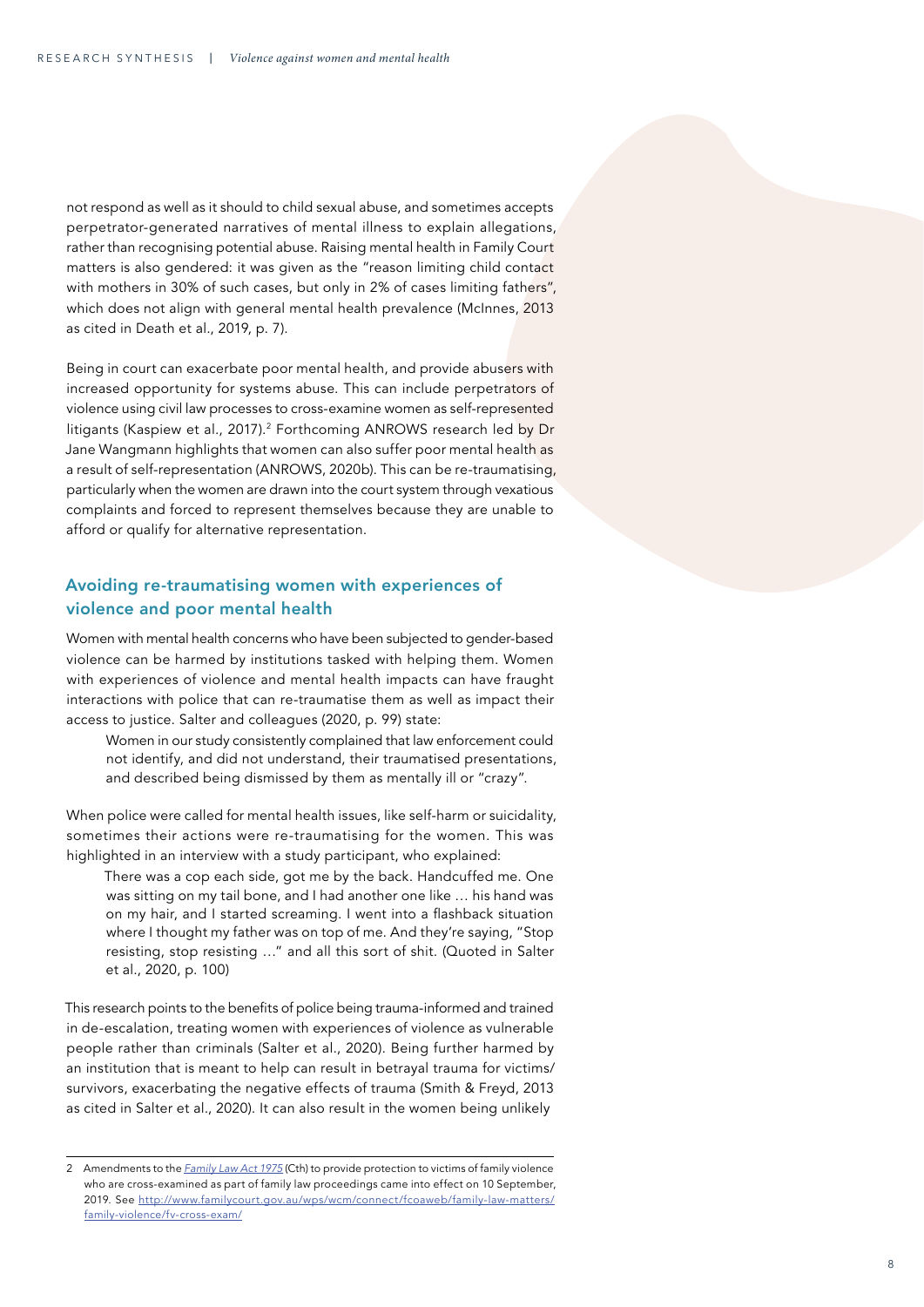to reach out to the police the next time they have self-harmed or feel suicidal, with catastrophic consequences (Salter et al., 2020).

Even in mental health units—places that are explicitly equipped to work with people experiencing poor mental health—institutional harm can occur for women with experiences of gender-based violence. This can effectively limit another avenue of vital assistance for women. Research led by Dr Juliet Watson (2020) highlights that the process of involuntary treatment can be traumatic and can lead to increased lateral violence. This occurs because normal coping strategies, like taking a walk or spending time alone, are often prohibited, leading to the woman using alternative strategies to cope that may include harming others (Watson, Maylea, Roberts, Hill, & McCallum, 2020). This research also points to practices such as restraint and seclusion, which can be experienced as gender-based violence, particularly when done by male staff members, triggering memories of sexual assault and compounding existing trauma for women who have experienced violence (Watson et al., 2020). Mental health inpatient facilities can themselves be sites of gender-based violence, as implied in the account provided by one study participant, below:

I've survived a lot of trauma and assaults in the past and rapes in the past and it was like what they did was repeating the trauma of that because they tackled me to the ground, they pinned me on the ground and then they basically forced me into a room that I didn't want to be in with security guards who were threatening to sexually assault me and who were just standing over me and glaring at me and saying abusive things to me in the doorway. (Quoted in Watson et al., 2020, p. 45)

When gender-based violence does occur, trauma-informed care is not consistently embedded into institutional practices (Watson et al., 2020). For example, victims/survivors are not always allowed to control the response process to a sexual assault, with some policies requiring mandatory police reporting, even without the woman's consent, while other policies might either implicitly or explicitly deny access to police reporting (Watson et al., 2020). The lack of consistent, trauma-informed procedures can also mean that next-of-kin contact can be made with perpetrators of violence. This can include allowing perpetrators visiting rights or imparting private information about the woman's condition or care without permission, which can be retraumatising or, in some situations, expose the woman to more violence (Watson et al., 2020).

### Parenting at the intersection of violence against women and mental health

The co-occurrence of violence against women and mental health concerns can have parenting impacts, damaging the mother–child relationship and impacting the child's mental health. ANROWS research highlights that the intersection of mental health and violence against women also impacts parenting. The report *Domestic and family violence and parenting: Mixed method insights into impact and support needs* (Kaspiew et al., 2017) points out that maternal mental health impacts from violence can affect children's mental health:

Yvette described the effect on her baby's mental health as a result of

# $\overline{\mathbf{C}}$

**This can include allowing perpetrators visiting rights or imparting private information about the woman's condition or care without permission, which can be re-traumatising or, in some situations, expose the woman to more violence** 

(Watson et al., 2020).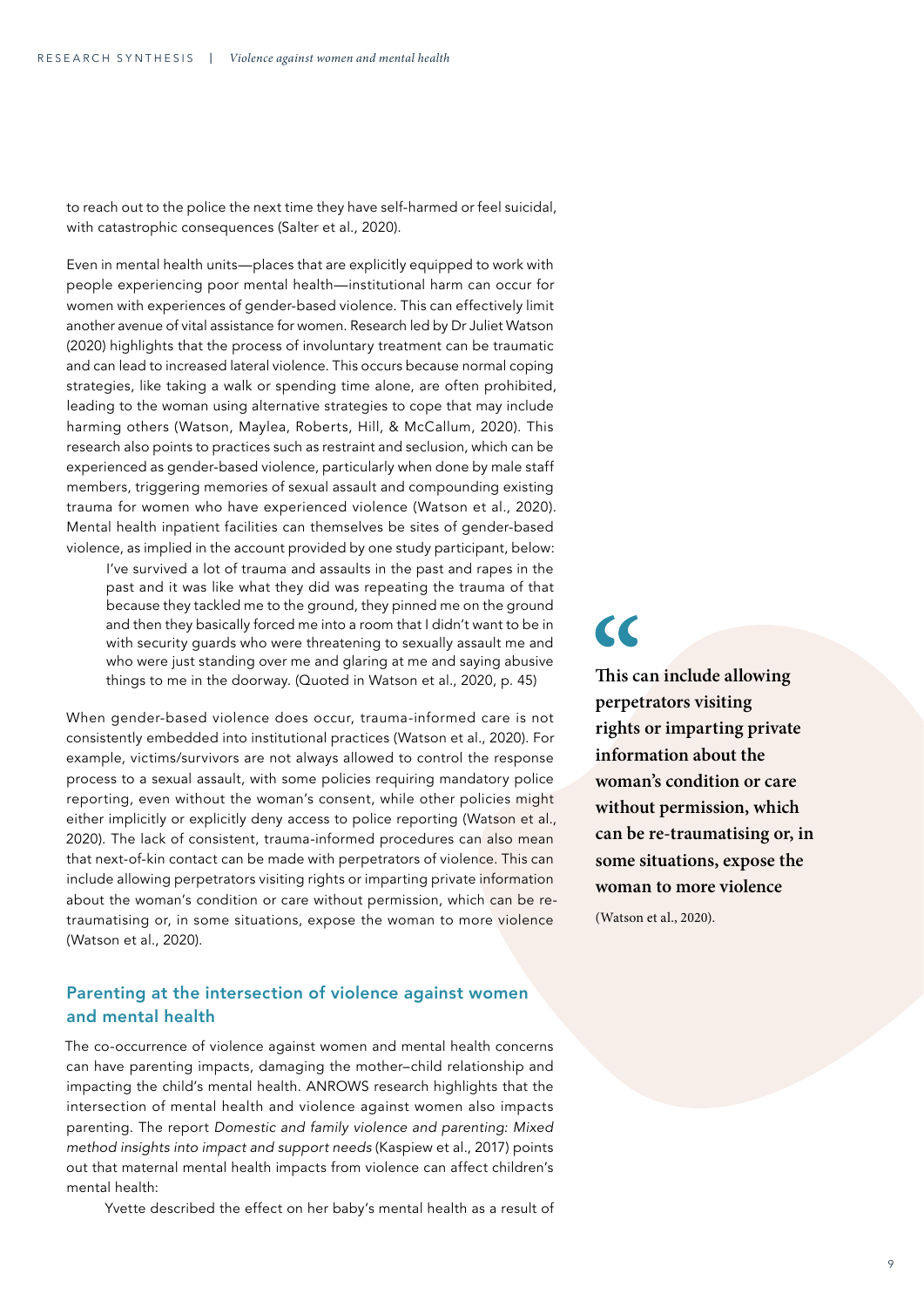DFV [domestic and family violence] affecting her own state: "So [baby] was super insecure, and really, really needed closeness. But then, of course, my presence wasn't always calm either, 'cause I was having panic attacks that had started during the pregnancy." (p. 157)

This can mean that mothers, even after separation from violent ex-partners, need to simultaneously manage lasting impacts on their own mental health and impacts upon their children's mental health (Kaspiew et al., 2017). As one study participant explained:

I have a lot of anxiety, a lot of anxiety, and that's hard to manage on a daily basis. I think the biggest challenge I've had since separating from [ex-partner] is trying to mask or hide my anxiety from them. That's been a particularly challenging parenting experience. Because I've—we've gone through the family court and there's times where he has to see them and I have to drop them to him; hiding my fears and anxiety from them is quite difficult as a mum to sort of be there and try and be supportive of them and this process, when internally I'm absolutely frightened for their lives and have so much anxiety I really panic. So as a mother that part of my relationship with them is quite difficult. (Quoted in Kaspiew et al., 2017, p. 158)

Children who live with domestic and family violence are more likely to have a range of health, development and social problems. They are also at higher risk of perpetrating or becoming a victim of violence, which perpetuates intergenerational cycles of violence (Campo, Kaspiew, Moore, & Tayton; Flood & Fergus; Holt, Buckley, & Whelan; Humphreys, Houghton, & Ellis; Kaspiew et al.; Richards; Stith et al. as cited in Webster et al., 2018). Salter and colleagues suggest that future instances of complex trauma may be addressed by investing in the prevention and reduction of the intergenerational impacts of child trauma (Salter et al., 2020).

Addressing mental health impacts of living with violence for children, particularly while experiencing maternal mental health impacts, can be difficult. Mothers can encounter a lack of services and response when seeking therapeutic assistance, particularly for older teenagers or young adults with mental health problems linked to exposure to violent and abusive behaviour (Kaspiew et al., 2017). It can be even more difficult when adolescents exposed to childhood trauma themselves begin to use violence, as the report *The PIPA project: Positive Interventions for Perpetrators of Adolescent violence in the home* points out. This research recommends an increased focus upon early intervention in childhood experience of trauma and violence (Campbell et al., 2020; Salter et al., 2020).

Kaspiew et al. (2017) also indicated that the poorer parental mental health was, the lower that both mothers and fathers reported their average level of satisfaction in their relationship with their children. Both this research and forthcoming ANROWS research led by Professor Cathy Humphreys emphasise that attention needs to be paid to the way the mother–child relationship is undermined by perpetrators of violence. Both studies evidence the importance of undertaking relationship-based reparation work (ANROWS, 2020a; Kaspiew et al., 2017). Humphreys et al. go on to point out that all organisations providing services to families experiencing conflict and violence have an important role

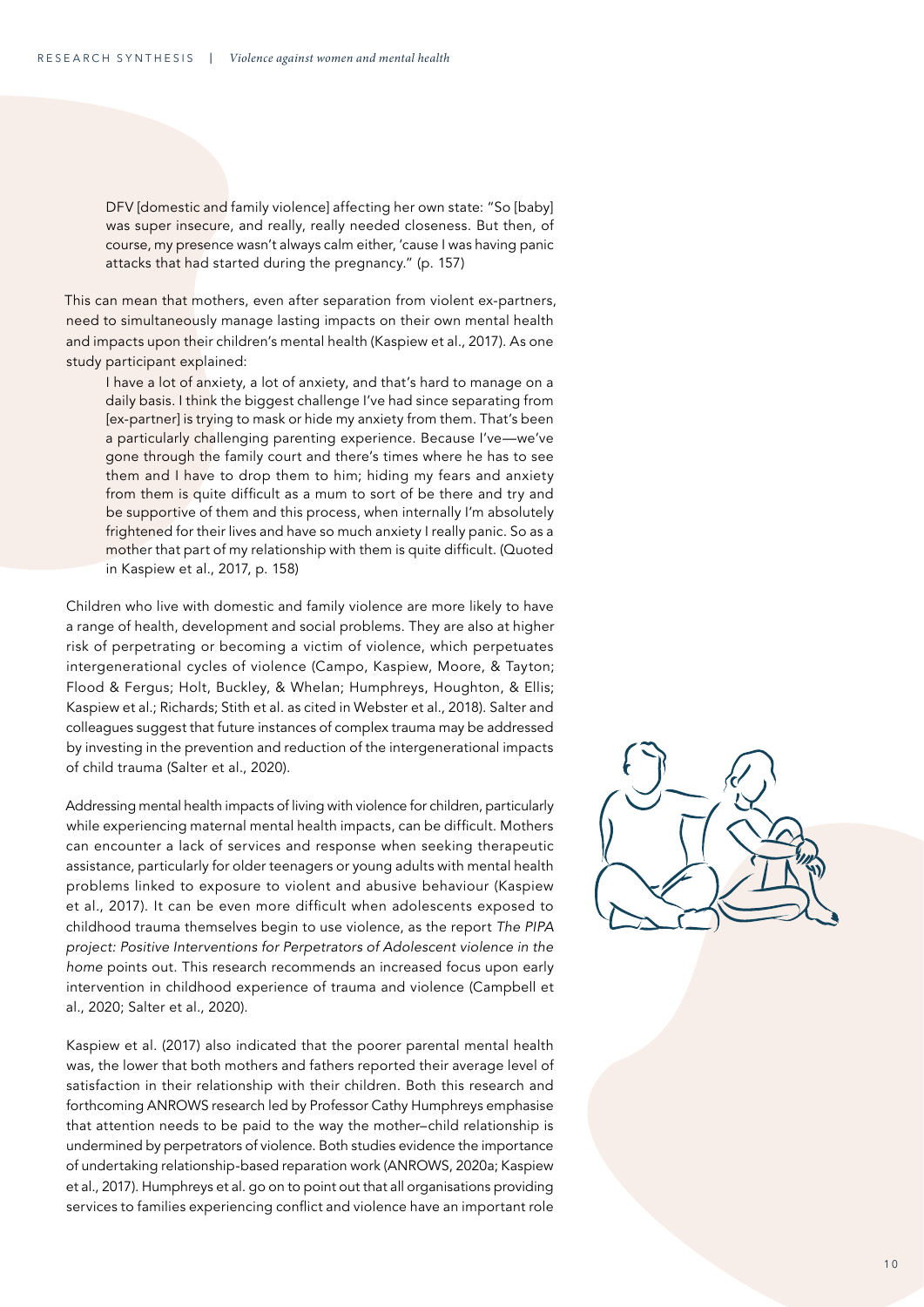to play in supporting the mental health of parents, helping parents recover their parenting capacity, and supporting the restoration of parent–child relationships (ANROWS, 2020a).

### Collaboration is key at the intersection of mental health and violence against women

The complexity of the intersection of violence against women and mental health often requires collaboration between mental health, sexual violence, domestic and family violence and other sectors to provide effective care. Research shows that women (cisgender and trans) 3 commonly experience sexual violence (Ussher et al., 2020) and that there is a strong relationship between sexual violence and poor mental health (Quadara, 2015). The relationship is complex, often involving a past history of multiple traumas. Mental health and sexual violence services often see the same women; however there may be a lack of communication and cross-referrals between services (Quadara, 2015). Effective care and response requires collaboration between mental health and sexual violence services.

Trauma-informed care seeks to create safety for patients by understanding the effects of trauma (including past and present violence) and its close links to health and behaviour (Quadara, 2015). *Women's Input into a Trauma-informed systems model of care in Health settings (the WITH study)* produced a systems model of trauma-informed care outlining how services can optimally undertake trauma-informed care when both mental health problems and a history of sexual violence are present (Hegarty et al., 2017). This research demonstrates the need for a holistic service model for addressing complex needs of women who experience sexual violence in tandem with other structural oppression and marginalisation (Hegarty et al., 2017). Women interviewed for this study: emphasised the importance of being able to easily access appropriate ongoing trauma-informed services that share information, provide referrals, and support women in accessing help for their complex issues at all times, not only during crises. (Hegarty et al., 2017, p. 10)

The need for integrated, trauma-informed services was also highlighted in the report *"A deep wound under my heart": Constructions of complex trauma and implications for women's wellbeing and safety from violence* (Salter et al., 2020). The report emphasises the importance of embedding services addressing the intersection of violence against women and mental health within a broader network of services that foster mutual learning, partnerships and warm referrals where necessary (Salter et al., 2020).

The complexity of implementing an integrated approach is highlighted in a forthcoming research report, *Safe & Together Addressing ComplexitY for Children (STACY for Children)* led by Cathy Humphreys. Focused upon 3 Cisgender describes people whose gender identity matches the sex that they were assigned



at birth, while trans, (a contraction of transgender) is an umbrella term to describe people who have a gender identity that is different to the sex they were assigned at birth.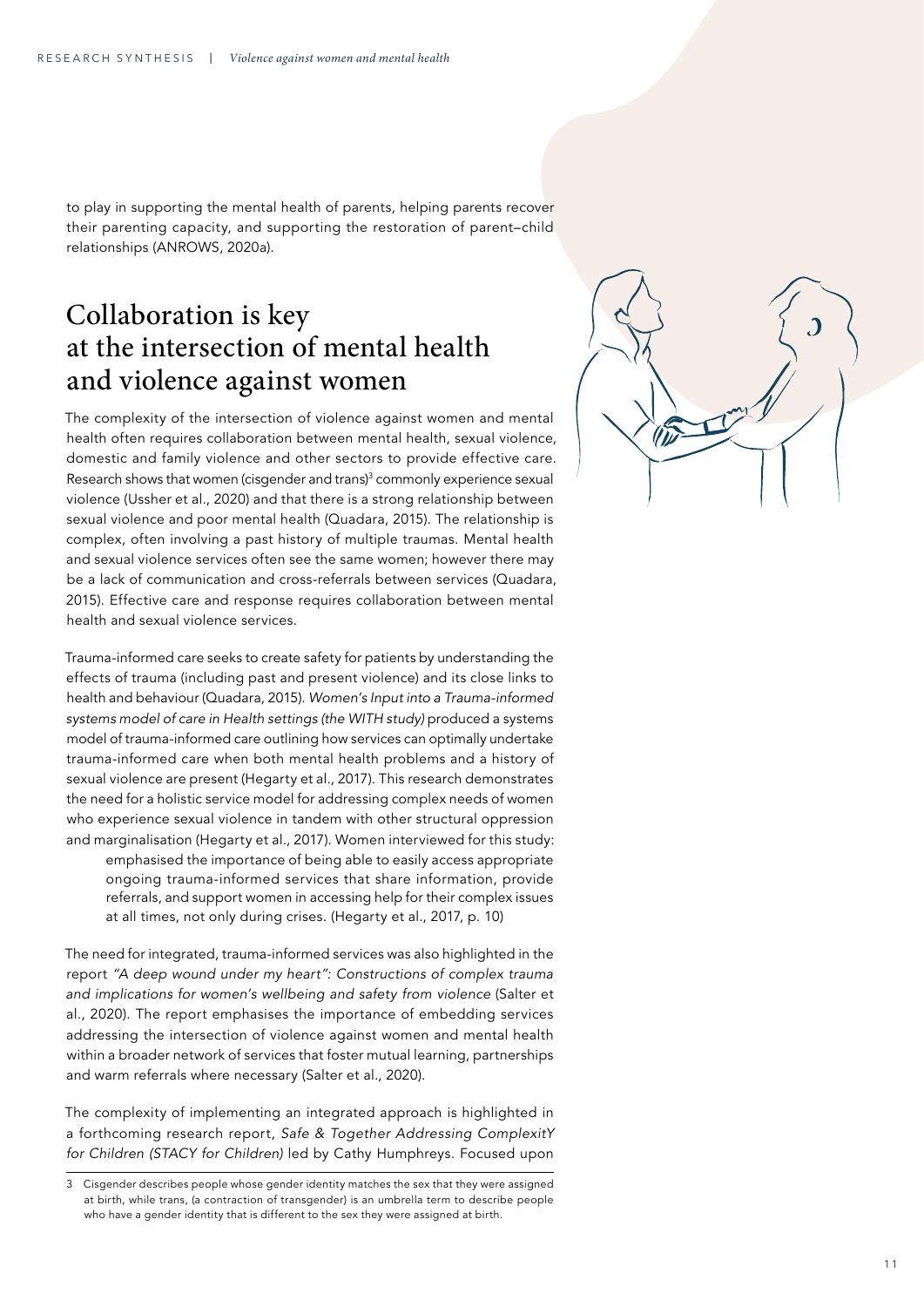intersections between domestic and family violence, mental health and substance misuse, this research shows how one of those issues effectively shapes the contours of the other issue(s) within services. For example, mental health may be treated as the primary issue by mental health service providers while the perpetrator's violence is ignored or considered a symptom (ANROWS, 2020a). Differing focuses between services can make effective cross-sector collaboration hard to achieve. This results in women with experiences of complex trauma having to understand and navigate the (formal and informal) rules governing each service system they require, often simultaneously, while they are in crisis (Salter et al., 2020).

# $\overline{\mathbf{C}}$

**Focused upon intersections between domestic and family violence, mental health and substance misuse, this research shows how one of those issues effectively shapes the contours of the other issue(s) within services** (ANROWS, 2020a).

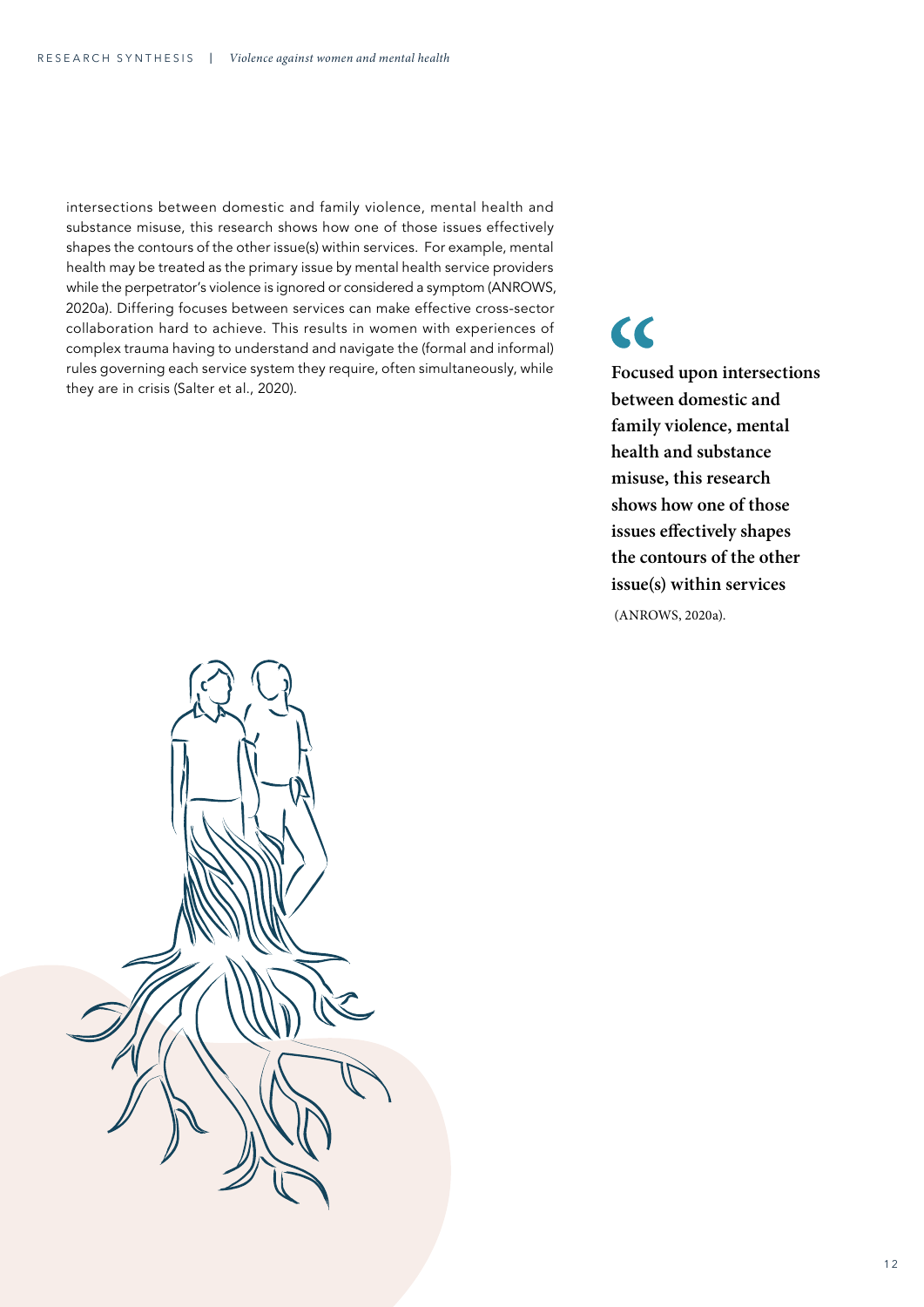# KEY RECOMMENDATIONS

The following recommendations have been collated from the research discussed in this synthesis to provide guidance for policymakers, practice designers, program managers and practitioners working where violence against women and mental health intersect.

## For policy

### *Reduce violence and improve/nuance diagnosis*

- Focus on reducing intimate partner violence—this is likely to have a large impact on the overall disease burden among women through improvements to mental health, particularly for women aged 18–44 years (who are most likely to have children) (Ayre et al., 2016).
- Conduct community-wide, multi-faceted sexual violence prevention activities to encourage cultural change across all communities, promoting respect for gender, sexuality and cultural diversity, with zero tolerance for sexual violence for all women (Ussher et al., 2020).
- Reduce instances of future complex trauma by an investment in preventing and reducing the intergenerational impact of childhood trauma via pre- and post-natal care and screening for abuse and violence; trauma-informed parental and family support programs; and early intervention for trauma-exposed boys and girls (Salter et al., 2020).
- Increase the screening of and treatment for women entering the legal system with mental health concerns, complex trauma, FASD and brain injuries, with flow-through therapeutic care from prison to services on the outside (Bevis et al., 2020).
- Extend evidence-based models of care by creating Medicare Benefits Schedule (MBS) item numbers for trauma and complex trauma to measure the true cost of violence against women as frequent users of the health system (Salter et al., 2020).

### *Consistently provide trauma-informed care*

- Make a whole-of-government commitment to the implementation and coordination of trauma-informed practice across sectors. This should include:
	- the identification and prioritisation of women with experiences of complex trauma within public policy and service frameworks
- a properly resourced audit to identify barriers to service cooperation for women with experiences of complex trauma, with participation from service consumers
- embedding trauma-informed care within a holistic wellbeing framework that integrates mental, physical and psychosocial wellbeing
- sustained and long-term funding for specialist trauma programs and services (Salter et al., 2020).
- Develop and implement non-traumatising models of involuntary mental health care (Salter et al., 2020).
- Base consent and information-sharing processes in mental health inpatient facilities on an understanding of domestic and family violence (Watson et al. 2020).
- Resource research to inform policymakers that incorporates women's voices about care they receive when they experience mental health issues and sexual violence (Hegarty et al., 2017).
- Improve access to comprehensive treatment for complex trauma under current policy arrangements, including Medicare and the NDIS, to minimise short-term and disjointed interventions and treatment (Salter et al., 2020).<sup>4</sup>

### *Support parenting*

- Recognise the impact of violence against women on parenting capacity, in particular that mothers may be experiencing compromised parenting capacity, as part of population-level preventative measures. Resource support for recovery in parenting capacity of mothers where domestic and family violence has occurred or is occurring (Kaspiew et al., 2017).
- Recognise that children and adolescents may have been directly or indirectly affected by domestic and family violence, and that measures to address resultant emotional, social and educational challenges may be needed, as well

When improving these pathways, attention should also be paid to women from diverse populations, and/or those still experiencing violence, who may face barriers or disclosure risks when accessing services through Medicare and the NDIS, making them unlikely to do so (see Ussher et al., 2020; Vaughan et al., 2016).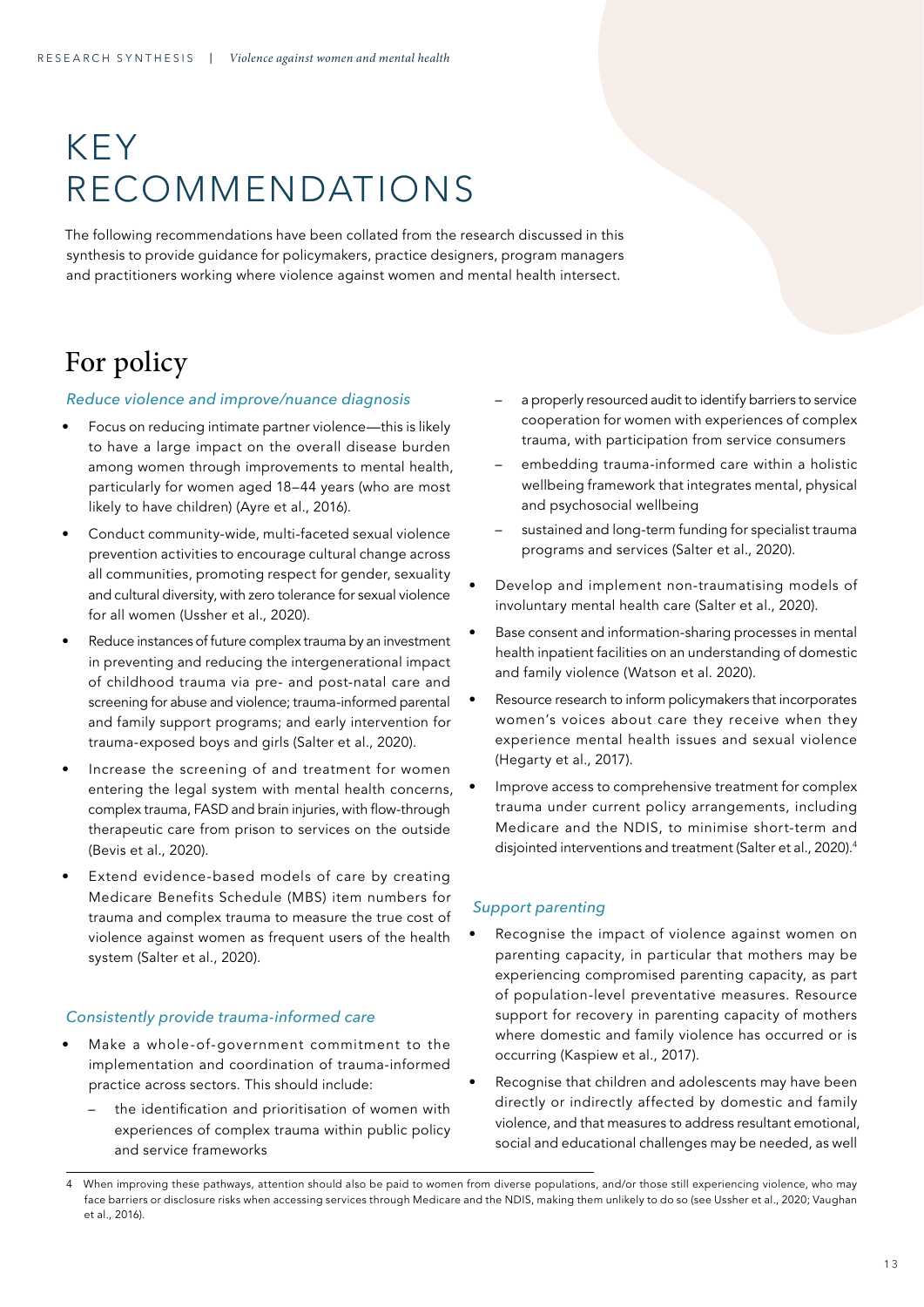as support for restoration of the parent–child relationship (ANROWS, 2020a; Campbell et al., 2020; Kaspiew et al., 2017).

- Resource partner contact so that women have ongoing access to support, as this has a positive benefit to their mental health, irrespective of a perpetrator's attendance at a men's behavioural change program (MBCP) and after program completion (Chung et al., 2020).
- Ensure that senior managers in mental health, alcohol and other drugs, and domestic and family violence organisations proactively develop policies for their staff that facilitate conversations about the role of their clients as mothers and fathers, and how to increase the visibility of children (ANROWS, 2020a).

#### *Enable better access to justice*

- Promote partnership models where police attend mental health incidents alongside allied health professionals (Salter et al., 2020).
- Implement a social entrapment framework in criminal justice settings (Tarrant et al., 2019).
- Attend to safety issues and bring a "family violence lens" to the conduct of family law proceedings, in response to the high number of family law cases involving family violence allegations and self-representation. Legislative and policy responses need to contend with self-represented litigants' diversity and their complex needs, with the safety for victims/survivors of violence being paramount (ANROWS, 2020b).
- Recognise the vulnerability and needs of trans women who are sex workers when addressing sexual violence, including violence prevention, police response and support for women. As a first step, fully decriminalise sex work in every Australian state and territory (Ussher et al., 2020).

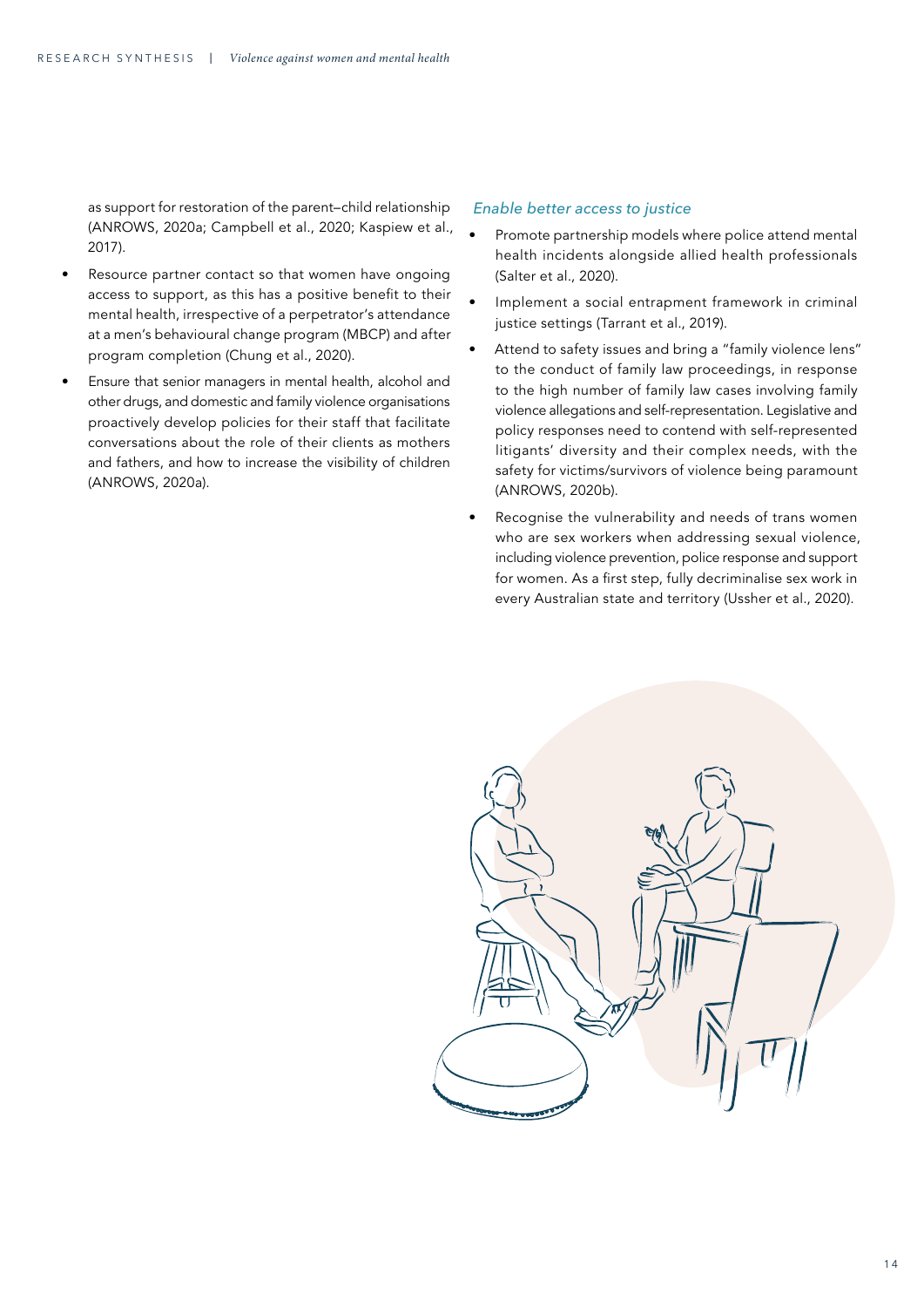### For practice

### *Reduce violence and improve/nuance diagnosis*

- Implement better screening and health coordination within the prison context, including screening for complex trauma, other mental health conditions, FASD and brain injuries (Bevis et al., 2020; Day et al., 2018).
- Initiate early intervention for children and teenagers, with culturally specific support to help young people through exposure to traumatic incidents, IPV and assault (Bevis et al., 2020; Campbell et al., 2020).
- Increase focus on the importance of recognising adolescents who use violence in the home and its complexities including the potential presence of trauma and undiagnosed disability—within mainstream family violence sectors (Campbell et al., 2020).

### *Consistently provide trauma-informed care*

- Implement a systems response (sufficient time, confidential space, strong leadership) that supports practitioners to deliver trauma-informed care. Women who experience sexual violence and mental health problems often present to multiple services seeking holistic women-centred care, where they are listened to and connected across services in an integrated way. Managers and practitioners need to work on building relationships across teams and services and structuring systems to integrate and coordinate care (Hegarty et al., 2017).
- Position partner contact programs as an important and appropriate response to women where their current or former partner is in an MBCP (Chung et al., 2020).
- Recognise that the practice of restraint can be experienced as gender-based violence, understand the potential for re-traumatisation during restraint and take action to mitigate the possibility of re-traumatisation if restraint must be used (Watson et al., 2020).
- Ensure that mental health inpatient staff do not perpetrate gender-based violence; have an understanding of gendered and complex trauma; provide trauma-informed responses regardless of whether clients have disclosed past experiences of gender-based violence; address the past trauma experiences that underlie current mental distress; and limit the re-traumatisation which can occur in mental health services (Watson et al., 2020).

Recognise the resilience and agency of women in response to gender-based violence and mental health concerns (Salter et al., 2020; Ussher et al., 2020).

### *Support parenting*

- Provide long-term therapeutic assistance to women and their children who may be experiencing physical and emotional consequences from domestic and family violence and abuse (Kaspiew et al., 2017).
- Provide referrals for mothers to programs and services that will support the restoration of parenting capacity from a perspective of understanding the dynamics of domestic and family violence, including programs that offer services to mothers and children together. Children may also need assistance separately (Kaspiew et al., 2017).
- Increase attention and focus given to strategies, programs and resources that recognise adults as parents and enhance visibility of their children in domestic and family violence, alcohol and other drugs, and mental health interventions (ANROWS, 2020a).

### *Enable better access to justice*

- Resource police properly to work in a trauma-informed way, including via the provision of appropriate training for dealing with people with experiences of complex trauma (Salter et al., 2020).
- Move to trauma-informed prosecution, involving continuity of contact and care in a case from a trusted individual, with careful handover from police to prosecution, and from lawyer to lawyer (Salter et al., 2020).
- Provide additional support for trans women of colour who have experienced sexual violence to report incidents of sexual violence to the police, and to navigate court processes (Ussher et al., 2020).
- Use a social entrapment framework to show how the coercive power of the abuser extends *beyond* the incidents during which they are acting violently, and to show how the *social response* to IPV worsens a victim's/survivor's entrapment (Tarrant et al., 2019)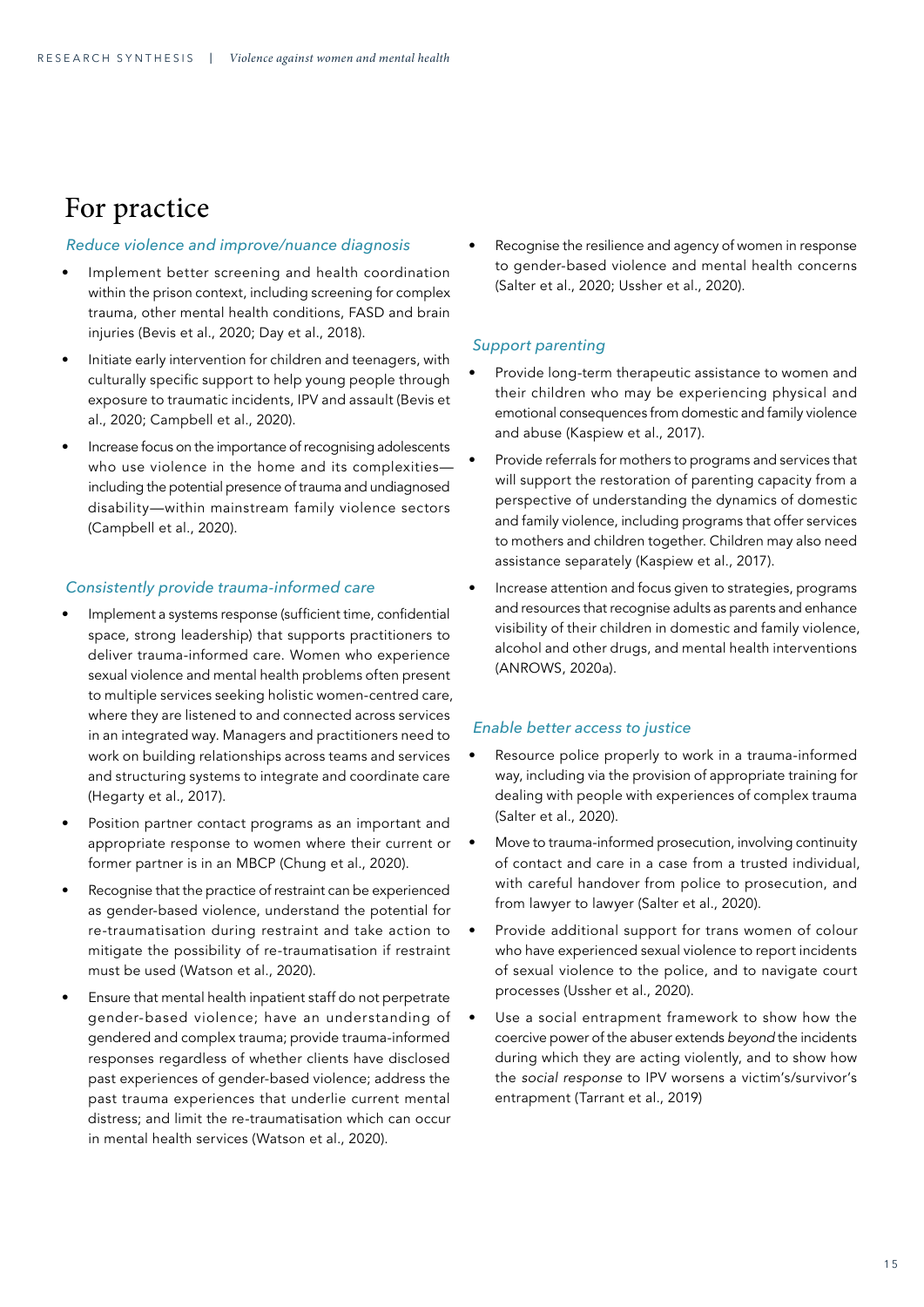# REFERENCES

- Australia's National Research Organisation for Women's Safety. (2019) *Women who kill abusive partners: Understandings of intimate partner violence in the context of self-defence. Key findings and future directions* (Research to policy and practice, 03/2019). Sydney: ANROWS.
- Australian Bureau of Statistics. (2017). Key findings. Retrieved from <http://www.abs.gov.au/ausstats/abs@.nsf/mf/4906.0>
- Australian Bureau of Statistics. (2019). Characteristics and outcomes of childhood abuse. Retrieved from [https://www.abs.gov.au/AUSSTATS/](https://www.abs.gov.au/AUSSTATS/abs@.nsf/Lookup/4906.0Main+Features302016?OpenDocument) [abs@.nsf/Lookup/4906.0Main+Features302016?OpenDocument](https://www.abs.gov.au/AUSSTATS/abs@.nsf/Lookup/4906.0Main+Features302016?OpenDocument)
- Australian Institute of Health and Welfare. (2019). *Family, domestic and sexual violence in Australia: continuing the national story 2019*. Canberra: AIHW
- Ayre, J., Lum On, M., Webster, K., Gourley, M., & Moon, L. (2016). *Examination of the burden of disease of intimate partner violence against women in 2011: Final report* (ANROWS Horizons 06/2016). Sydney: ANROWS.
- Bevis, M., Atkinson, J., McCarthy, L., & Sweet, M. (2020). *Kungas' trauma experiences and effects on behaviour in Central Australia* (Research report, 03/2020). Sydney: ANROWS.
- Campbell, E., Richter, J., Howard, J., & Cockburn, H. (2020). *The PIPA project: Positive Interventions for Perpetrators of Adolescent violence in the home (AVITH)* (Research report, 04/2020). Sydney: ANROWS.
- Chung, D., Anderson, S., Green, D., & Vlais, R. (2020). *Prioritising women's safety in Australian perpetrator interventions: The purpose and practices of partner contact* (Research report, 08/2020). Sydney: ANROWS.
- Cox, P. (2016). *Violence against women: Additional analysis of the Australian Bureau of Statistics' Personal safety survey, 2012* (ANROWS Horizons, 01.01/2016) (Rev. ed.). Sydney: ANROWS.
- Day, A., Casey, S., Gerace, A., Oster, C., & O'Kane, D. (2018). *The forgotten victims: Prisoner experience of victimisation and engagement with the criminal justice system* (Research report, 01/2018). Sydney: ANROWS.
- Death, J., Ferguson, C., & Burgess, K. (2019). Parental alienation, coaching and the best interests of the child: Allegations of child sexual abuse in the Family Court of Australia. *Child Abuse and Neglect*, 94, 104045.<https://doi.org/10.1016/j.chiabu.2019.104045>
- Hegarty, K., Tarzia, L., Rees, S., Fooks, A., Forsdike, K., Woodlock, D., … Amanatidis, S. (2017). *Women's Input into a Trauma-informed systems model of care in Health settings (The WITH Study) Final report* (ANROWS Horizons 02/2017). Sydney: ANROWS.
- Hegarty, K., Gunn, J., Chondros, P., & Small, R. (2004). Association between depression and abuse by partners of women attending general practice: Descriptive, cross sectional survey. *BMJ (Clinical research ed.)*, *328*(7440), 621–624. [https://doi.org/10.1136/](https://doi.org/10.1136/bmj.328.7440.621) [bmj.328.7440.621](https://doi.org/10.1136/bmj.328.7440.621)
- Kaspiew, R., Horsfall, B., Qu, L., Nicholson, J. M., Humphreys, C., Diemer, K., … Dunstan, J. (2017). *Domestic and family violence and parenting: Mixed method insights into impact and support needs: Final report* (ANROWS Horizons 04/2017). Sydney: ANROWS.
- Kelly, L. (2010). The (in)credible words of women: False allegations in European rape research. *Violence Against Women*, 16(12), 1345–1355. [https://doi.org/10.1177/1077801210387748](https://doi.org/10.1177%2F1077801210387748)
- Moulding, N., Franzway, S., Wendt, S., Zufferey, C., & Chung, D. (2020). Rethinking women's mental health after intimate partner violence. *Violence Against Women.* Advanced online publication. [https://doi.](https://doi.org/10.1177/1077801220921937) [org/10.1177/1077801220921937](https://doi.org/10.1177/1077801220921937)
- Quadara, A. (2015). *Implementing trauma-informed systems of care in health settings: The WITH study: State of knowledge paper* (ANROWS Landscapes, 10/2015). Sydney: ANROWS.
- Rees, S., Silove, D., Chey, T., Ivancic, L., Steel, Z., Creamer, M., … Forbes, D. (2011). Lifetime prevalence of gender-based violence in women and the relationship with mental disorders and psychosocial function. *Journal of the American Medical Association, 306*(5), 513–521. <https://doi.org/10.1001/jama.2011.1098>
- Salter, M. (2017). Organized abuse in adulthood: Survivor and professional perspectives. *Journal of Trauma & Dissociation, 18*(3), 441–453. <https://doi.org/10.1080/15299 732.2017.1295426>
- Salter, M., Conroy, E., Dragiewicz, M., Burke, J., Ussher, J., Middleton, W., … Noack-Lundberg, K. (2020). *"A deep wound under my heart": Constructions of complex trauma and implications for women's wellbeing and safety from violence* (Research report, 12/2020). Sydney: ANROWS.
- Signorelli, M., Taft, A., Gartland, D., Hooker, L., McKee, C., MacMillan, H., … Hegarty, K. (2020). How valid is the question of fear of a partner in identifying intimate partner abuse? A cross-sectional analysis of four studies. *Journal of Interpersonal Violence*. Advance online publication. <https://doi.org/10.1177/0886260520934439>
- Tarrant, S., Tolmie, J., & Giudice, G. (2019). *Transforming legal understandings of intimate partner violence* (Research report 03/2019). Sydney: ANROWS.
- Trevillion, K., Hughes, B., Feder, G., Borschmann, R., Oram, S., & Howard, L. M. (2014). Disclosure of domestic violence in mental health settings: A qualitative meta-synthesis. *International Review of Psychiatry, 26*(4), 430–444. [https://doi.org/10.3109/09540261.2](https://doi.org/10.3109/09540261.2014.924095) [014.924095](https://doi.org/10.3109/09540261.2014.924095)